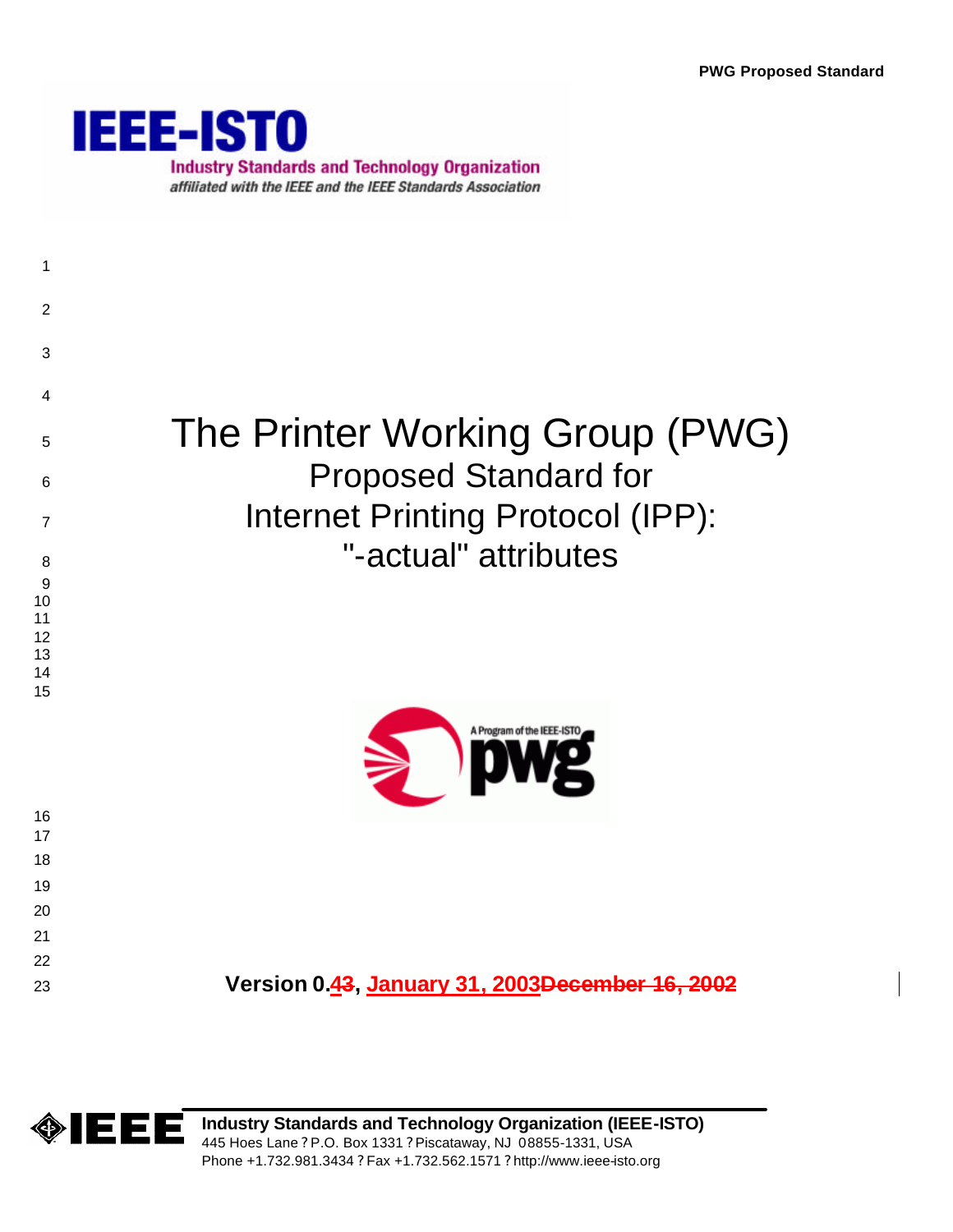| 24                               |                                                                                                                                                                                                                                                                                                                                                                                                                                                                      |
|----------------------------------|----------------------------------------------------------------------------------------------------------------------------------------------------------------------------------------------------------------------------------------------------------------------------------------------------------------------------------------------------------------------------------------------------------------------------------------------------------------------|
| 25                               |                                                                                                                                                                                                                                                                                                                                                                                                                                                                      |
| 26                               |                                                                                                                                                                                                                                                                                                                                                                                                                                                                      |
| 27                               |                                                                                                                                                                                                                                                                                                                                                                                                                                                                      |
| 28                               |                                                                                                                                                                                                                                                                                                                                                                                                                                                                      |
| 29                               | The Printer Working Group (PWG)                                                                                                                                                                                                                                                                                                                                                                                                                                      |
| 30                               | <b>Proposed Standard for</b>                                                                                                                                                                                                                                                                                                                                                                                                                                         |
| 31                               | Internet Printing Protocol (IPP):                                                                                                                                                                                                                                                                                                                                                                                                                                    |
| 32                               | "-actual" attributes                                                                                                                                                                                                                                                                                                                                                                                                                                                 |
| 33<br>34<br>35                   | Version 0.43, January 31, 2003 December 16, 2002                                                                                                                                                                                                                                                                                                                                                                                                                     |
| 36                               |                                                                                                                                                                                                                                                                                                                                                                                                                                                                      |
| 37                               |                                                                                                                                                                                                                                                                                                                                                                                                                                                                      |
| 38<br>39<br>40<br>41<br>42<br>43 | Abstract: This document defines an extension to the Internet Printing Protocol/1.0 (IPP/1.0) [RFC2566, RFC2565] &<br>(IPP) /1.1 [(RFC2911, RFC2910)] for the OPTIONAL "-actual" set of Job Description attributes that correspond to Job<br>Template attributes defined in IPP. These "actual" attributes allow the client to determine the true results of a print<br>job regardless of what was specified in the Create-Job or Print-Job operation.                |
| 44<br>45                         | This version of the PWG Proposed Standard is available electronically at:<br>ftp://ftp.pwg.org/pub/pwg/ipp/new_ACT/pwg-ipp-actual-attrs-v043-030131021216.pdf, .doc                                                                                                                                                                                                                                                                                                  |
| 46<br>47<br>48<br>49<br>50<br>51 | This document is an IEEE-ISTO PWG Proposed standard. For a definition of a "PWG Proposed Standard" and its<br>transition to a "PWG Draft Standard", see: ftp://ftp.pwg.org/pub/pwg/general/pwg-process.pdf. After approval by the<br>PWG (by a Last Call) to transition this Proposed Standard to a Draft Standard, an IEEE-ISTO number will be<br>assigned and this PWG Draft Standard will be available electronically at:<br>ftp://ftp.pwg.org/pub/pwg/standards/ |
| 52                               |                                                                                                                                                                                                                                                                                                                                                                                                                                                                      |
| 53                               |                                                                                                                                                                                                                                                                                                                                                                                                                                                                      |
|                                  | © 20032, IEEE Industry Standards and Technology Organization. All rights reserved.<br>The IEEE-ISTO is affiliated with the IEEE and the IEEE Standards Association.<br>IEEE-ISTO 5100.x is a trademark of the IEEE-ISTO.                                                                                                                                                                                                                                             |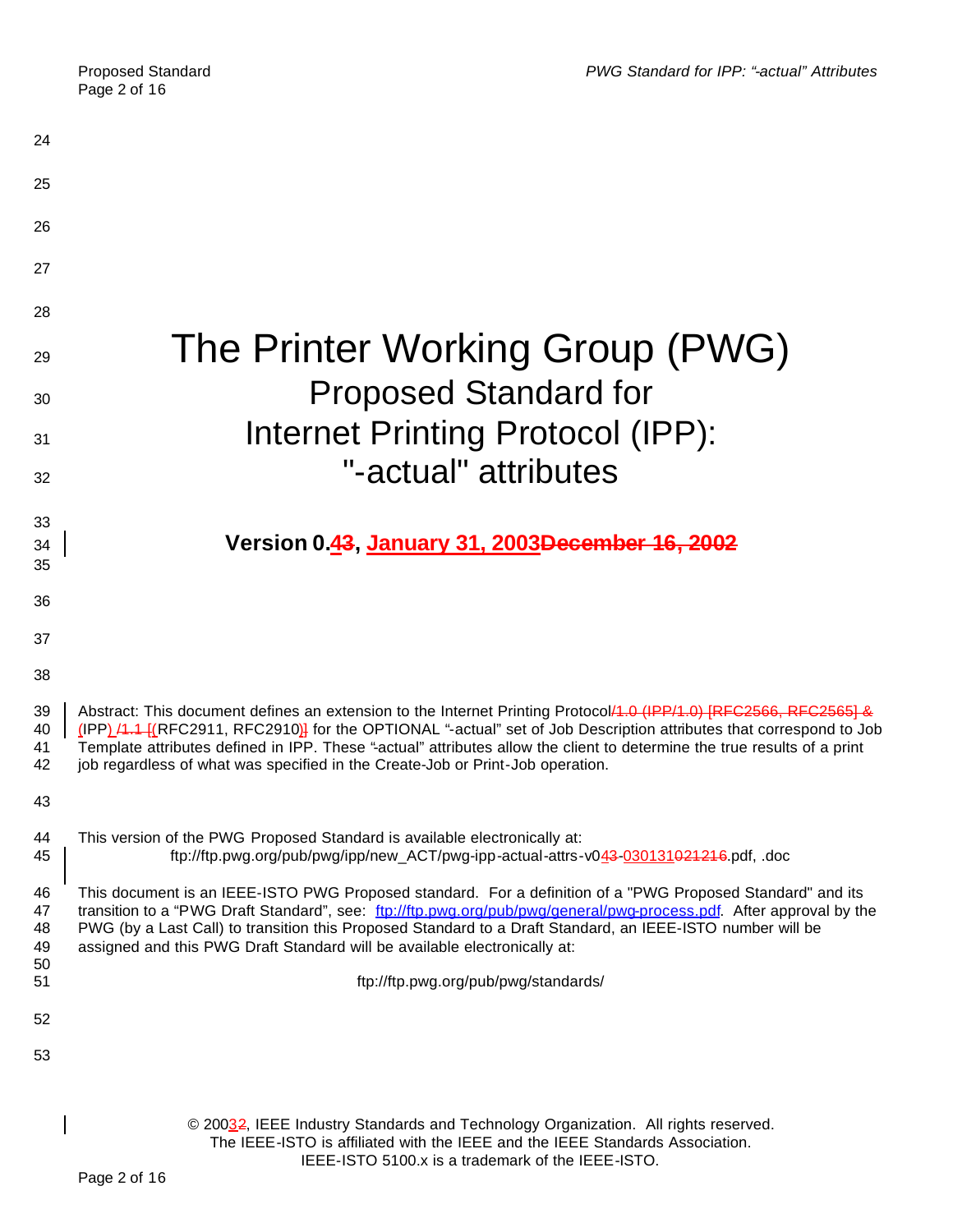### **Copyright (C) 2002, IEEE ISTO. All rights reserved.**

 This document may be copied and furnished to others, and derivative works that comment on, or otherwise explain it or assist in its implementation may be prepared, copied, published and distributed, in whole or in part, without restriction of any kind, provided that the above copyright notice, this paragraph and the title of the Document as referenced below are included on all such copies and derivative works. However, this document itself may not be modified in any way, such as by removing the copyright notice or references to the IEEE-ISTO and the Printer Working Group, a program of the IEEE-ISTO.

Title: The Printer Working Group Standard for the Internet Printing Protocol (IPP): "-actual" attributes

 The IEEE-ISTO and the Printer Working Group DISCLAIM ANY AND ALL WARRANTIES, WHETHER EXPRESS OR IMPLIED INCLUDING (WITHOUT LIMITATION) ANY IMPLIED WARRANTIES OF MERCHANTABILITY OR FITNESS FOR A PARTICULAR PURPOSE.

 The Printer Working Group, a program of the IEEE-ISTO, reserves the right to make changes to the document without further notice. The document may be updated, replaced or made obsolete by other documents at any time.

 The IEEE-ISTO takes no position regarding the validity or scope of any intellectual property or other rights that might be claimed to pertain to the implementation or use of the technology described in this document or the extent to which any license under such rights might or might not be available; neither does it represent that it has made any effort to identify any such rights.

The IEEE-ISTO invites any interested party to bring to its attention any copyrights, patents, or patent applications, or

other proprietary rights which may cover technology that may be required to implement the contents of this

 document. The IEEE-ISTO and its programs shall not be responsible for identifying patents for which a license may be required by a document and/or IEEE-ISTO Industry Group Standard or for conducting inquiries into the legal

- validity or scope of those patents that are brought to its attention. Inquiries may be submitted to the IEEE-ISTO by e-mail at:
- 

### 77 ieee-isto@ieee.org.

 The Printer Working Group acknowledges that the IEEE-ISTO (acting itself or through its designees) is, and shall at all times, be the sole entity that may authorize the use of certification marks, trademarks, or other special

designations to indicate compliance with these materials.

 Use of this document is wholly voluntary. The existence of this document does not imply that there are no other ways to produce, test, measure, purchase, market, or provide other goods and services related to its scope.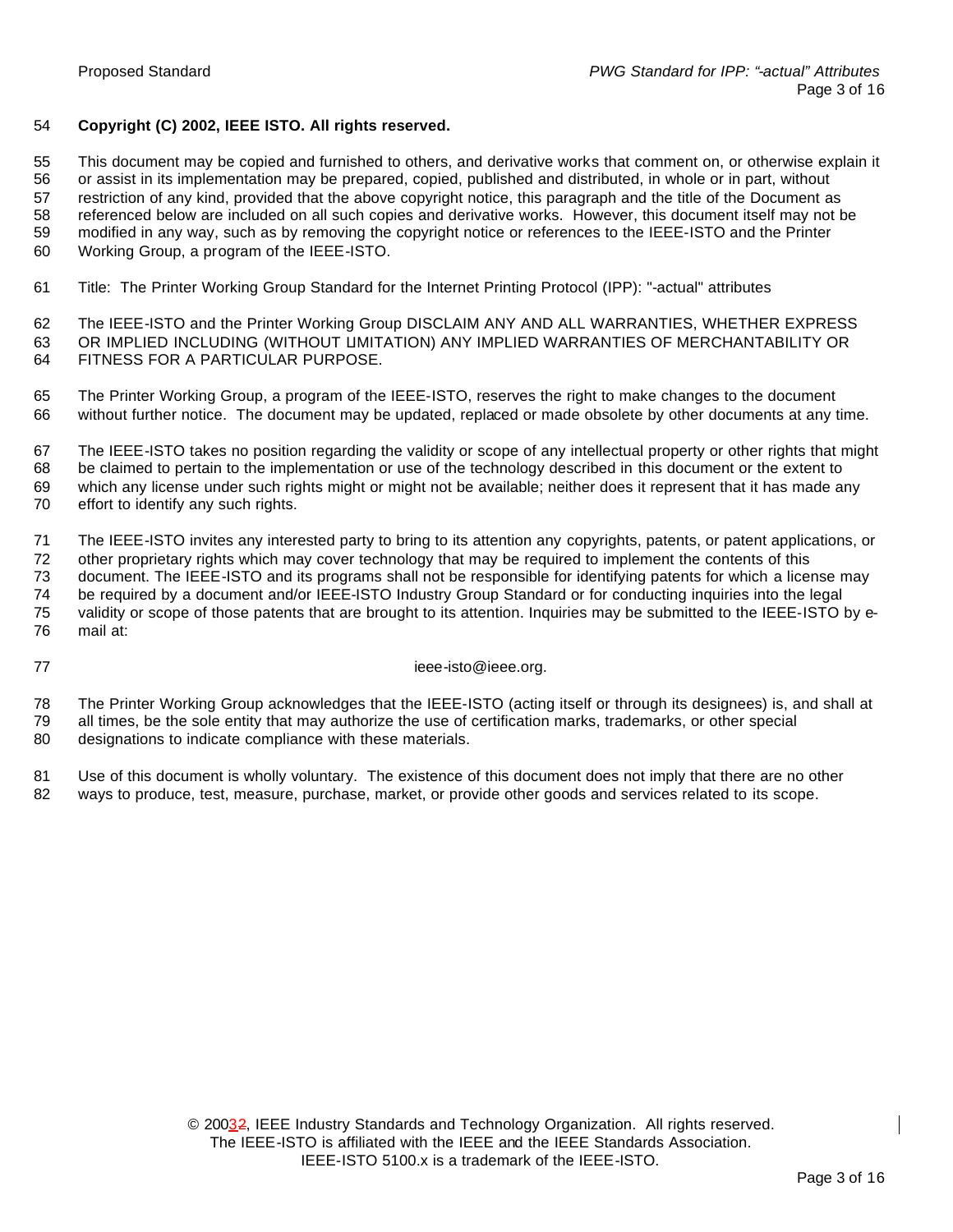### **About the IEEE-ISTO**

 The IEEE-ISTO is a not-for-profit corporation offering industry groups an innovative and flexible operational forum 86 and support services. The IEEE-ISTO provides a forum not only to develop standards, but also to facilitate activities 87 that support the implementation and acceptance of standards in the marketplace. The organization is affiliated with 88 the IEEE (http://www.ieee.org/) and the IEEE Standards Association (http://standards.ieee.org/).

For additional information regarding the IEEE-ISTO and its industry programs visit http://www.ieee-isto.org.

### **About the IEEE-ISTO PWG**

 The Printer Working Group (or PWG) is a Program of the IEEE Industry Standards and Technology Organization (ISTO) with member organizations including printer manufacturers, print server developers, operating system providers, network operating systems providers, network connectivity vendors, and print management application developers. The group is chartered to make printers and the applications and operating systems supporting them work together better. All references to the PWG in this document implicitly mean "The Printer Working Group, a Program of the IEEE ISTO." In order to meet this objective, the PWG will document the results of their work as open standards that define print related protocols, interfaces, procedures and conventions. Printer manufacturers and vendors of printer related software will benefit from the interoperability provided by voluntary conformance to these standards.

In general, a PWG standard is a specification that is stable, well understood, and is technically competent, has

- multiple, independent and interoperable implementations with substantial operational experience, and enjoys significant public support.
- For additional information regarding the Printer Working Group visit: http://www.pwg.org

### **Contact information:**

- IPP Web Page: http://www.pwg.org/ipp/
- IPP Mailing List: ipp@pwg.org
- To subscribe to the ipp mailing list, send the following email:
- 108 1) send it to majordomo@pwg.org
- 2) leave the subject line blank
- 110 3) put the following two lines in the message body:
- 111 subscribe ipp
- end

- Implementers of this specification are encouraged to join the IPP Mailing List in order to participate in any
- discussions of clarifications or review of registration proposals for additional names. Requests for additional media
- names, for inclusion in this specification, should be sent to the IPP Mailing list for consideration.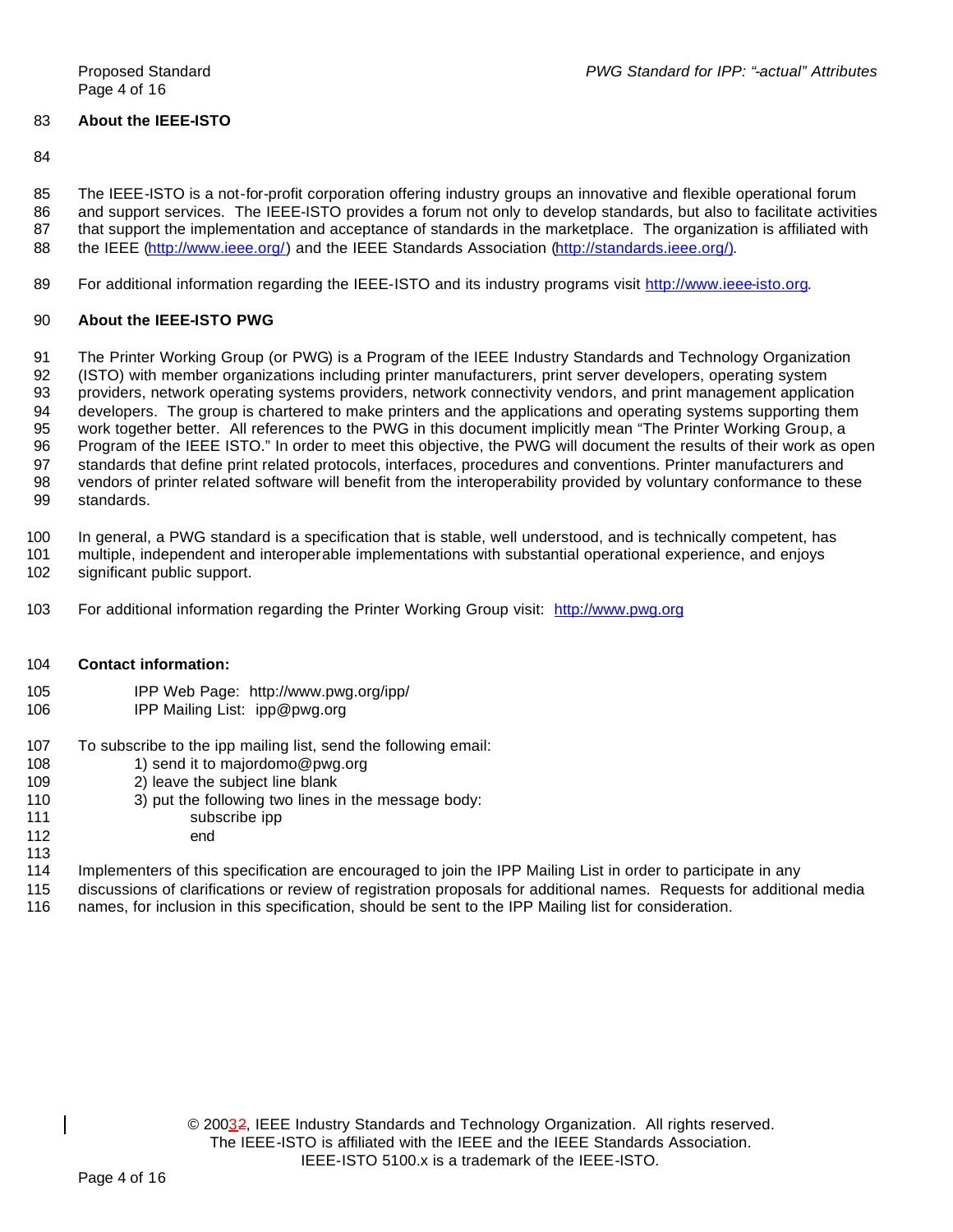#### **Contents** 117

| 118 |                |     |  |
|-----|----------------|-----|--|
| 119 |                | 1.1 |  |
| 120 |                | 1.2 |  |
| 121 |                | 1.3 |  |
| 122 |                | 1.4 |  |
| 123 | 2              |     |  |
| 124 |                | 2.1 |  |
| 125 |                | 2.2 |  |
| 126 | 3              |     |  |
| 127 |                | 3.1 |  |
| 128 |                | 3.2 |  |
| 129 |                | 3.3 |  |
| 130 |                | 3.4 |  |
| 131 |                | 3.5 |  |
| 132 | 4              |     |  |
| 133 | 5              |     |  |
| 134 | 6              |     |  |
| 135 | $\overline{7}$ |     |  |
| 136 |                | 7.1 |  |
| 137 |                | 7.2 |  |
| 138 | 8              |     |  |
| 139 |                | 8.1 |  |
| 140 |                | 8.2 |  |
| 141 | 9              |     |  |
| 142 | 10             |     |  |
|     |                |     |  |
| 143 |                |     |  |

#### **Tables** 144

|--|--|--|--|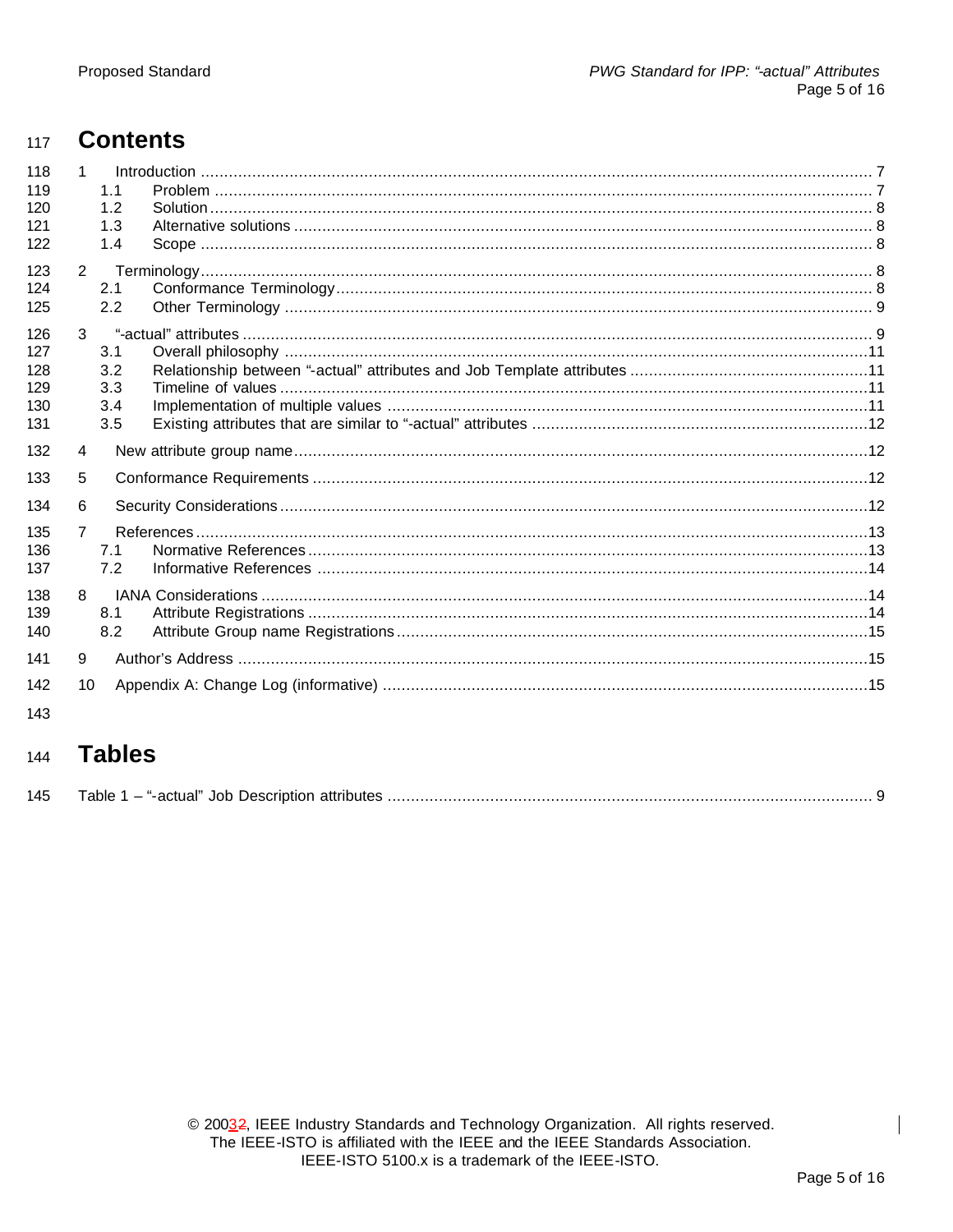Page 6 of 16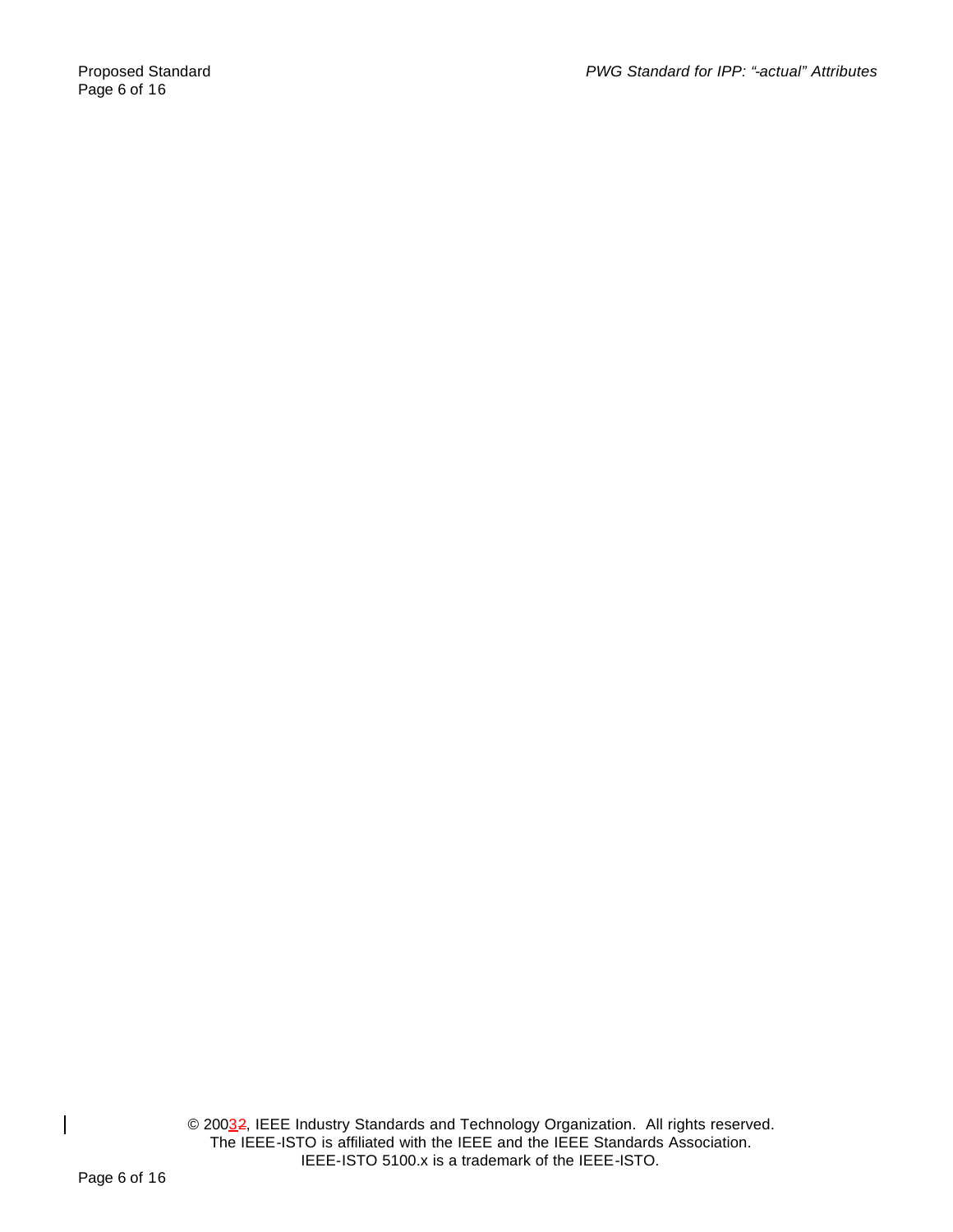## **1 Introduction**

147 This document specifies an extension to the Internet Printing Protocol 4.0 (IPP) [RFC2566, RFC2566] and IPP/1.1

 [RFC2910, RFC2911]. This extension consists of a set of OPTIONAL Job Description attributes that correspond to the set of Job Template attributes defined in IPP. Specifically, for each Job Template attribute, there is a corresponding "-actual" attribute that reports the value that was actually used, or will be used, in the processing of the job. As an example, along with the "copies" Job Template attribute would be the new "copies-actual" Job Description attribute, which would have a value corresponding to the actual number of copies of the job that were printed (or are 153 expected to be printedgoing to print).

 These attributes permit an IPP Printer to report much more accurate status to an IPP client. There are two aspects to this. First, the client can determine the true results of a print job regardless of what was specified in the Create- Job or Print-Job operation. But second, a client can often find out *in advance* what the true results are expected to be; for example, it can tell a user "Copy 3 of 7" rather than simply "Copy 3".

- This extension is applicable to IPP/1.0 and IPP/1.1, as well as all future IPP/1.x versions.
- These new attributes are OPTIONAL for a Printer to support, and are OPTIONAL for a client to use.

## **1.1 Problem**

161 In IPP/4.0 and IPP/1.4, it is possible for a client to request specific job processing behavior, through the use of the Job Template attributes. Some examples of Job Template attributes are "copies", "sides", and "media". The client specifies these attributes in the Job Creation operation—for example, the Print-Job operation. It is also possible to query the values of those Job Template attributes, using, for example, the Get-Job-Attributes operation. Note that the value returned in a query is always the same as the value that was specified on the Job Creation operation.

 Using the "pdl-override-supported" Printer Description attribute [RFC2911], it is possible for a Printer to indicate that it will attempt to override instructions in the PDL with values given by the Job Template attributes. Imagine a job that was submitted with Job Template attribute "copies" set to 5, but the PDL contained in the job specified 3 copies. A Printer that supports PDL override (that is, returns a value of 'attempted' for the "pdl-override-supported" attribute) promises to attempt to print that job with 5 copies rather than 3.

 Thus, while IPP defines and facilitates a case where the client can request a number of copies through the "copies" attribute and be confident that the request will be honored, in practice, this is not necessarily the most prevalent case.

 First, many clients either do not or cannot specify the Job Template attributes themselves. As an example, a client integrated into the Windows print subsystem must be either, in Windows terms, a print provider or a print monitor. Neither of these components in the print subsystem have GUIs set up for the user to provide processing behavior requests. Instead, in Windows, these requests are typically made through the print driver and therefore embedded in 178 the PDL of the job.

 Similarly, many Printers do not support PDL override, possibly due to architecture constraints or limits based on the capabilities or cost of the Printer. For such Printers, a Job Template attribute value specified by the client does not necessarily have any correlation with the actual value used; for example, specifying a "copies" value of 3 has absolutely no effect on the number of copies produced.

 Also note that even when the Printer supports PDL override, this is only an indication that the Printer will *attempt* to override. There is no guarantee that the requested value will end up being the "actual" value.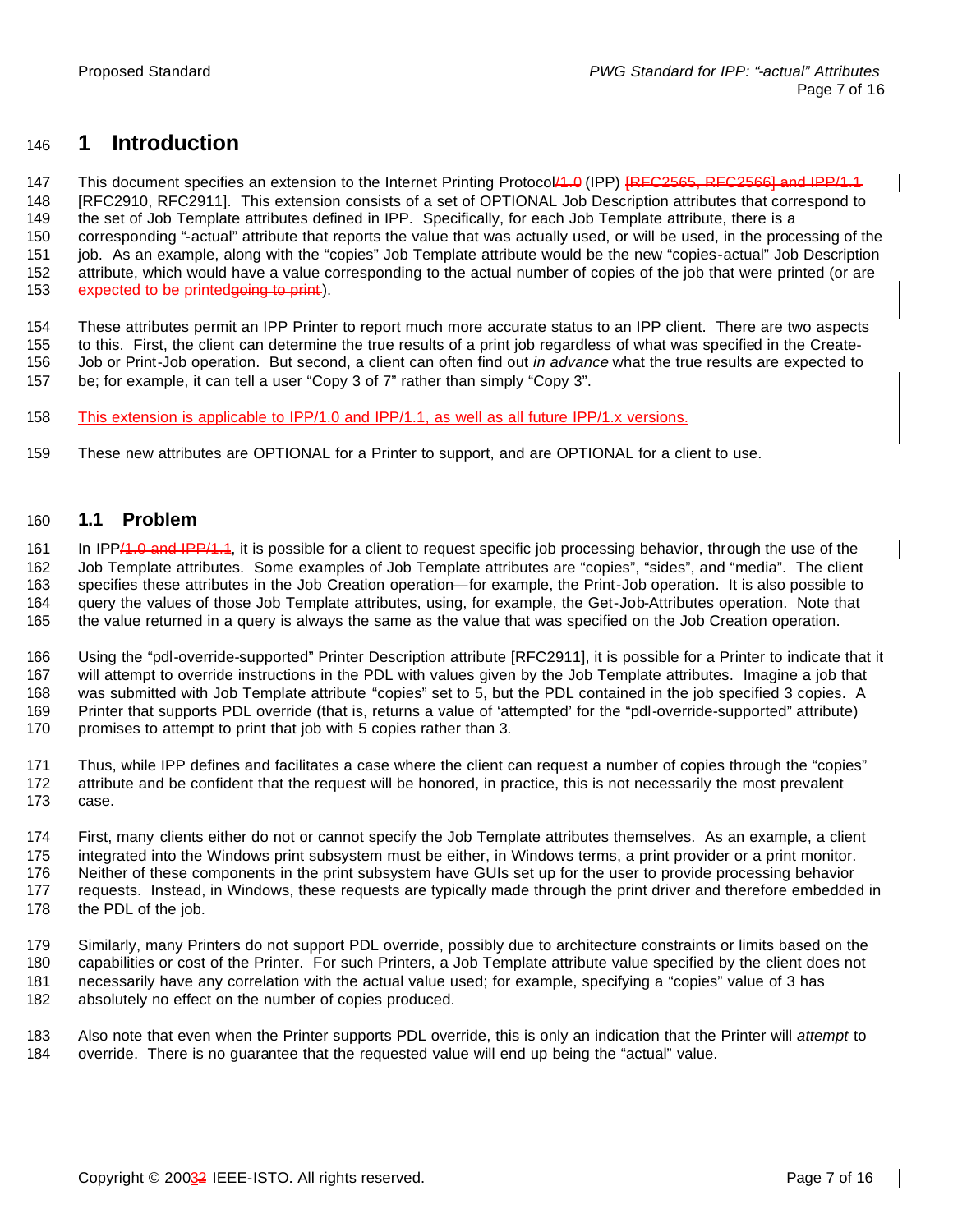Page 8 of 16

 Therefore, there is a need for a method to allow clients to find out what actually happened with a job: Did it actually print 5 copies?

## **1.2 Solution**

 The solution to this problem is to add a set of Job Description attributes to report these "what actually happened" values. There will be one such Job Description attribute for each Job Template attribute. This extends the pre- existing concept that each Job Template attribute has a corresponding "-supported" and "-default" attribute; now there will also be a corresponding "-actual" attribute. These new attributes can be queried using existing operations to retrieve information on what actually happened, or what will actually happen, for a job.

## **1.3 Alternative solutions**

 There are a number of possible solutions to this problem. The solution discussed in this document is considered to be the one with the least impact on the overall architecture of IPP, creating the least churn on the model while providing full support to clients to discover the "actual" processing behavior.

 Many have remarked that what is being described here is essentially what is currently in the industry being termed a "Job Ticket". Adding full job ticket support to IPP would be beneficial and would solve this problem. However, this effort is expected to be complicated and result in a possibly significant update to the IPP architecture. Also, adding full job ticket support might be too costly for smaller IPP implementations. The solution described here can be 201 thought of as an inexpensive alternative to a full job ticket solution.

### **1.4 Scope**

203 While implementers of this specification may use the "-actual" attributes to perform accounting functions, this specification is intended to address information that is displayed to a human user.

## **2 Terminology**

This section defines terminology used throughout this document.

### **2.1 Conformance Terminology**

 Capitalized terms, such as **MUST, MUST NOT, REQUIRED, SHOULD, SHOULD NOT, MAY, NEED NOT,** and **OPTIONAL**, have special meaning relating to conformance as defined in RFC 2119 [RFC2119] and [RFC2911] section 12.1. If an implementation supports the extension defined in this document, then these terms apply; otherwise, they do not. These terms define conformance to *this document (and [RFC2911]) only*; they do not affect conformance to other documents, unless explicitly stated otherwise. To be more specific:

 **REQUIRED** - an adjective used to indicate that a conforming IPP Printer implementation MUST support the indicated 214 operation, object, attribute, attribute value, status code, or out-of-band value in requests and responses. See<br>215 FREC29111 "Appendix A - Terminology for a definition of "support". Since support of this entire specif [RFC2911] "Appendix A - Terminology for a definition of "support". *Since support of this entire specification is OPTIONAL for conformance to IPP/1.1, the use of the term REQUIRED in this document means "REQUIRED if this OPTIONAL specification is implemented".*

 **RECOMMENDED** - an adjective used to indicate that a conforming IPP Printer implementation is recommended to support the indicated operation, object, attribute, attribute value, status code, or out-of-band value in requests and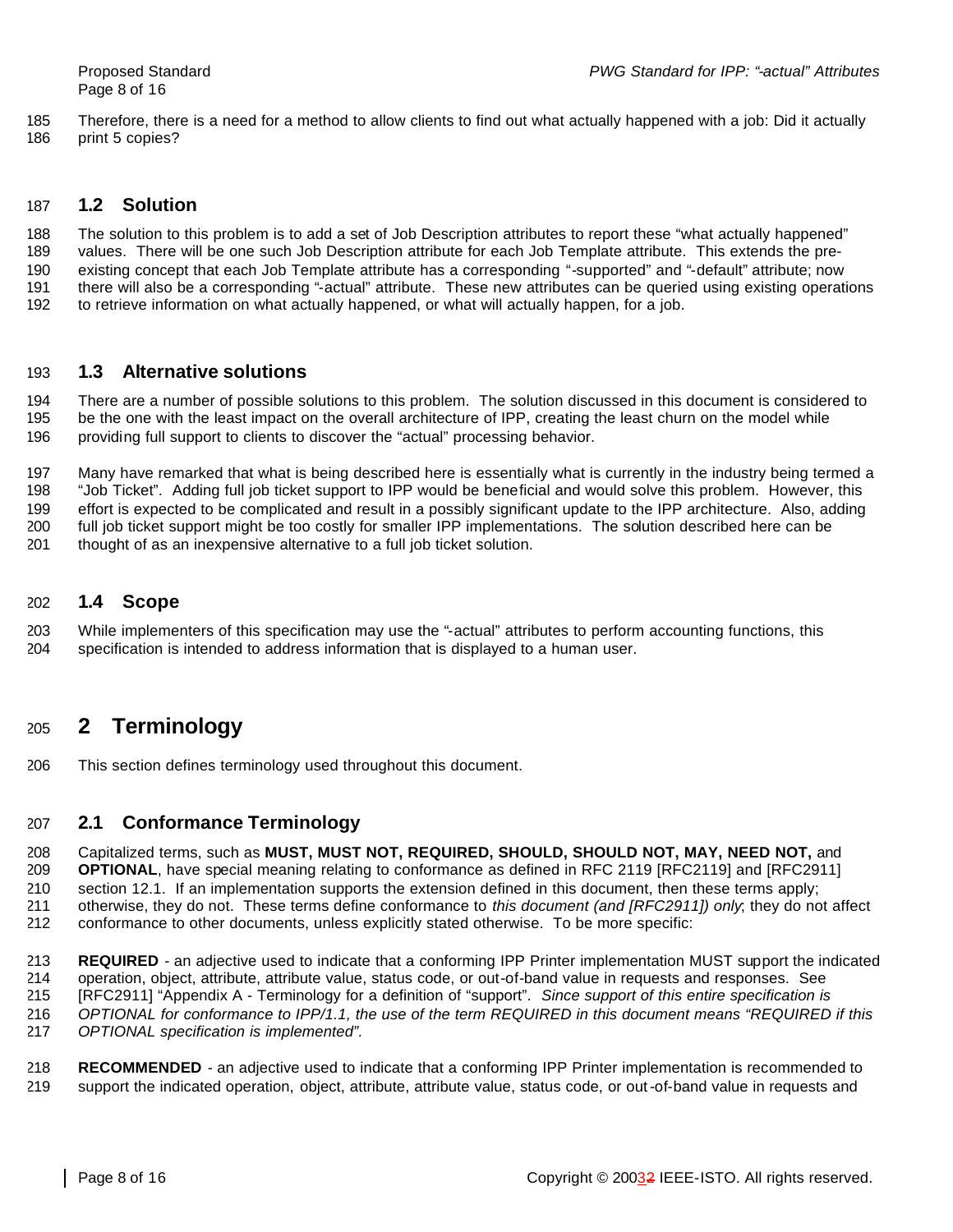220 responses. *Since support of this entire specification is OPTIONAL for conformance to IPP/1.1, the use of the term*  221 *RECOMMENDED in this document means "RECOMMENDED if this OPTIONAL specification is implemented".*

222 **OPTIONAL** - an adjective used to indicate that a conforming IPP Printer implementation MAY, but is NOT

223 REQUIRED to, support the indicated operation, object, attribute, attribute value, status code, or out-of-band value in 224 requests and responses.

## 225 **2.2 Other Terminology**

226 This document uses the same terminology as [RFC2911], such as "**client**", "**Printer**", "**attribute**", "**attribute value**", 227 "**keyword**", "**Job Template attribute**", "**Operation attribute**", "**operation**", "**request**", and "**support**" with the same 228 meaning.

## <sup>229</sup> **3 "-actual" attributes**

230 For each Job Template attribute defined in the IPP Model [REC2566, RFC2911], or defined in any IPP extension document, a new Job Description attribute is defined. This new attribute will be referred to as an "-actual" attribute, since the name of such attributes is found by taking the name of the Job Template attribute and appending "-actual". The "-actual" attribute is multi-valued, where each value has the same syntax as the corresponding Job Template attribute. For example, the "copies" (integer(1:MAX)) Job Template attribute has a new corresponding "copies- actual" (1setOf integer(1:MAX)) Job Description attribute. Another example is the "media-col" (collection) Job Template attribute, which now has a new corresponding "media-col-actual" (1setOf collection) Job Description attribute, where each value in the 1setOf has the same collection syntax, with the same member attributes, as the "media-col" attribute.

239 The only exception to the rule that each value of the "-actual" attribute has the same syntax as the corresponding Job 240 Template attribute is for Job Template attributes that are themselves multi-valued. For example, the "finishings" 241 (1setOf (type2 enum)) attribute has a corresponding "finishings-actual" (1setOf (type2 enum)) attribute that has the 242 same syntax; that is, the syntax is (1setOf (type2 enum)) instead of (1setOf (1setOf (type2 enum))).

243 These new attributes are OPTIONAL for a Printer to support, and are OPTIONAL for a client to use.

244 Table 1 lists the "-actual" Job Description attributes for all Job Template attributes in existence in approved IPP 245 specifications as of the date of this document.

### 246 **Table 1 – "-actual" Job Description attributes**

| Job Template Attribute                   | "-actual" Job Description attribute                      | Reference                              |
|------------------------------------------|----------------------------------------------------------|----------------------------------------|
| copies (integer(1:MAX))                  | copies-actual (1setOf integer(1:MAX))                    | [RFC2911] §4.2.5                       |
| cover-back (collection)                  | cover-back-actual (1setOf (collection))                  | [PWG5100.3] §3.1                       |
| cover-front (collection)                 | cover-front-actual (1setOf (collection))                 | [PWG5100.3] §3.1                       |
| document-overrides (1setOf collection)   | document-overrides-actual (1setOf collection)            | [PWG5100.4] §5.1                       |
| finishings (1setOf (type2 enum))         | finishings-actual (1setOf (type2 enum))                  | [RFC2911] §4.2.6 and<br>[PWG5100.1] §2 |
| finishings-col (collection)              | finishings-col-actual (1setOf (collection))              | [PWG5100.3] §3.2                       |
| force-front-side (1setOf integer(1:MAX)) | force-front-side-actual (1setOf (1setOf integer(1:MAX))) | [PWG5100.3] §3.3                       |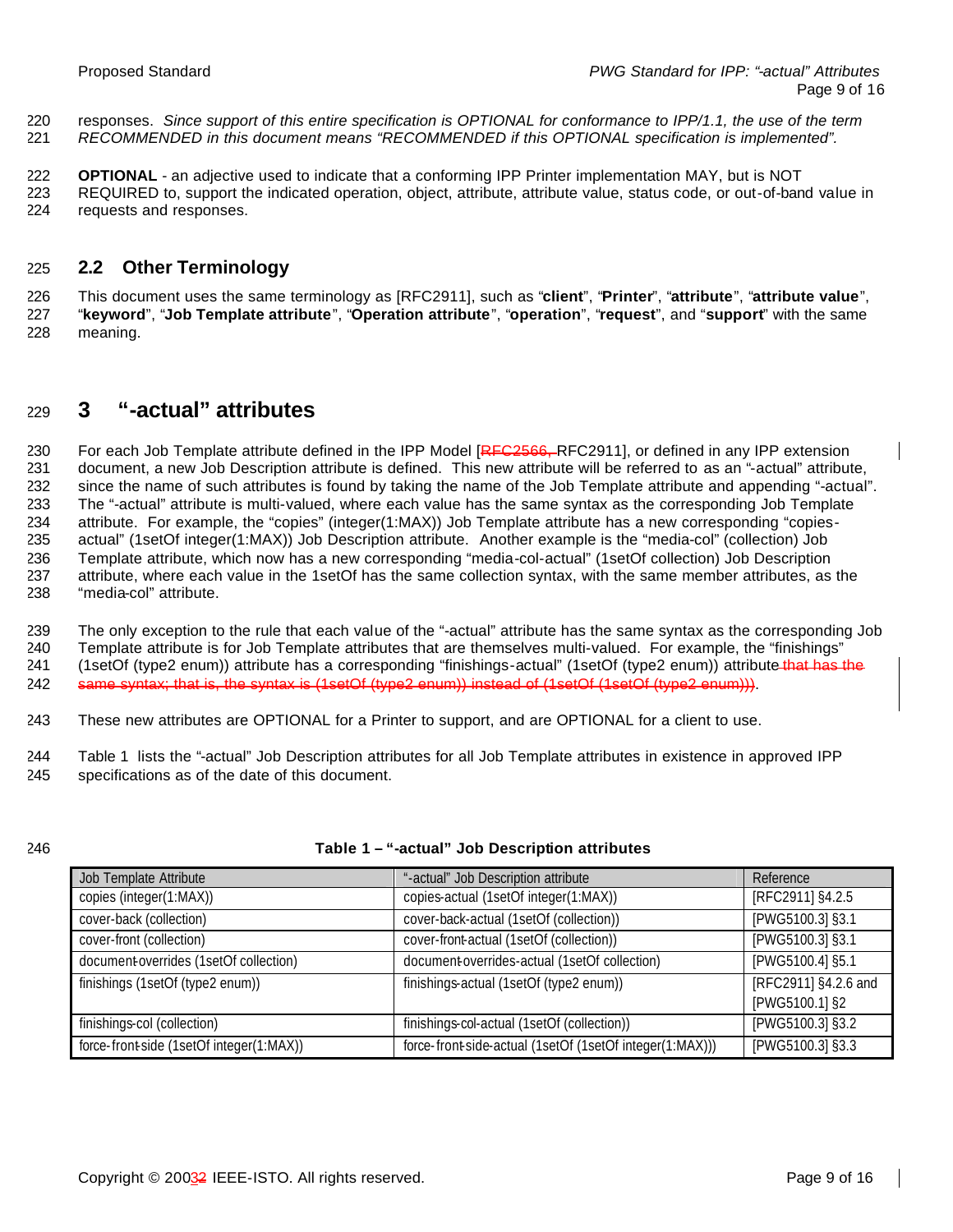| Job Template Attribute                             | "-actual" Job Description attribute                                   | Reference           |
|----------------------------------------------------|-----------------------------------------------------------------------|---------------------|
| imposition-template (type3 keyword   name(MAX))    | imposition-template-actual (1setOf (type3 keyword                     | [PWG5100.3] §3.4    |
|                                                    | name(MAX)))                                                           |                     |
| insert-sheet (collection)                          | insert-sheet-actual (1setOf (collection))                             | [PWG5100.3] §3.5    |
| job-account-id (name(MAX))                         | job-account-id-actual (1setOf (name(MAX)))                            | [PWG5100.3] §3.6    |
| job-accounting-sheets (collection)                 | job-accounting-sheets-actual (1setOf (collection))                    | [PWG5100.3] §3.8    |
| job-accounting-user-id (name(MAX))                 | job-accounting-user-id-actual (1setOf (name(MAX)))                    | [PWG5100.3] §3.7    |
| job-error-sheet (collection)                       | job-error-sheet-actual (1setOf (collection))                          | [PWG5100.3] §3.9    |
| job-hold-until (type3 keyword   name)              | job-hold-until-actual (1setOf (type3 keyword   name))                 | [RFC2911] §4.2.2    |
| job-message-to-operator (text(MAX))                | job-message-to-operator-actual (1setOf (text(MAX)))                   | [PWG5100.3] §3.10   |
| job-priority (integer(1:100))                      | job-priority-actual (1setOf integer(1:100))                           | [RFC2911] §4.2.1    |
| job-sheets (type3 keyword   name)                  | job-sheets-actual (1setOf (type3 keyword   name))                     | [RFC2911] §4.2.3    |
| job-sheets-col (collection)                        | job-sheets-col-actual (1setOf (collection))                           | [PWG5100.3] §3.11   |
| job-sheet-message (text(MAX))                      | job-sheet-message-actual (1setOf (text(MAX)))                         | [PWG5100.3] §3.12   |
| media (type3 keyword   name(MAX))                  | media-actual (1setOf (type3 keyword   name(MAX)))                     | [RFC2911] §4.2.11   |
| media-col (collection)                             | media-col-actual (1setOf (collection))                                | [PWG5100.3] §3.13   |
| media-input-tray-check (type3 keyword   name(MAX)) | media-input tray-check-actual (1setOf (type3 keyword  <br>name(MAX))) | [PWG5100.3] §3.14   |
| multiple-document-handling (type2 keyword)         | multiple-document-handling-actual (1setOf (type2<br>keyword))         | [RFC2911] §4.2.4    |
| number-up (integer(1:MAX))                         | number-up-actual (1setOf integer(1:MAX))                              | [RFC2911] §4.2.9    |
| orientation-requested (type2 enum)                 | orientation-requested-actual (1setOf (type2 enum))                    | [RFC2911] §4.2.10   |
| output-bin (type2 keyword   name(MAX))             | output-bin-actual (1setOf (type2 keyword   name(MAX)))                | [PWG5100.2] §2.1    |
| page-delivery (type2 keyword)                      | page-delivery-actual (1setOf (type2 keyword))                         | [PWG5100.3] §3.15   |
| page-order-received (type2 keyword)                | page-order-received-actual (1setOf (type2 keyword))                   | [PWG5100.3] §3.16   |
| page-overrides (1setOf collection)                 | page-overrides-actual (1setOf collection)                             | [PWG5100.4] §5.2    |
| page-ranges (1setOf rangeOfInteger(1:MAX))         | page-ranges-actual (1setOf rangeOfInteger(1:MAX))                     | [RFC2911] §4.2.7    |
| pages-per-subset (1setOf integer)                  | pages-per-subset-actual (1setOf integer)                              | [PWG5100.4] §5.3    |
| presentation-direction-number-up (type2 keyword)   | presentation-direction-number-up-actual (1setOf (type2<br>keyword))   | [PWG5100.3] §3.17   |
| print-quality (type2 enum)                         | print-quality-actual (1setOf (type2 enum))                            | [RFC2911] §4.2.13   |
| printer-resolution (resolution)                    | printer-resolution-actual (1setOf resolution)                         | [RFC2911] §4.2.12   |
| separator-sheets (collection)                      | separator-sheets-actual (1setOf (collection))                         | [PWG5100.3] §3.18   |
| sheet-collate (type2 keyword)                      | sheet-collate-actual (1setOf (type2 keyword))                         | [RFC3381] §3.1      |
| sides (type2 keyword)                              | sides-actual (1setOf (type2 keyword))                                 | [RFC2911] §4.2.8    |
| x-image-position (type2 keyword)                   | x-image-position-actual (1setOf (type2 keyword))                      | [PWG5100.3] §3.19.2 |
| x-image-shift (integer (MIN:MAX))                  | x-image-shift-actual (1setOf (integer (MIN:MAX)))                     | [PWG5100.3] §3.19.3 |
| x-side1-image-shift (integer (MIN:MAX))            | x-side1-image-shift-actual (1setOf (integer (MIN:MAX)))               | [PWG5100.3] §3.19.4 |
| x-side2-image-shift (integer (MIN:MAX))            | x-side2-image-shift-actual (1setOf (integer (MIN:MAX)))               | [PWG5100.3] §3.19.5 |
| y-image-position (type2 keyword)                   | y-image-position-actual (1setOf (type2 keyword))                      | [PWG5100.3] §3.19.6 |
| y-image-shift (integer (MIN:MAX))                  | y-image-shift-actual (1setOf (integer (MIN:MAX)))                     | [PWG5100.3] §3.19.7 |
| y-side1-image-shift (integer (MIN:MAX))            | y-side1-image-shift-actual (1setOf (integer (MIN:MAX)))               | [PWG5100.3] §3.19.8 |
| y-side2-image-shift (integer (MIN:MAX))            | y-side2-image-shift-actual (1setOf (integer (MIN:MAX)))               | [PWG5100.3] §3.19.9 |

247

248 Note that Table 1 is not meant to be an exhaustive list of the "-actual" attributes a Printer might implement, as it lists 249 only those attributes in existence in approved IPP standard documents as of the date of this document. For any Job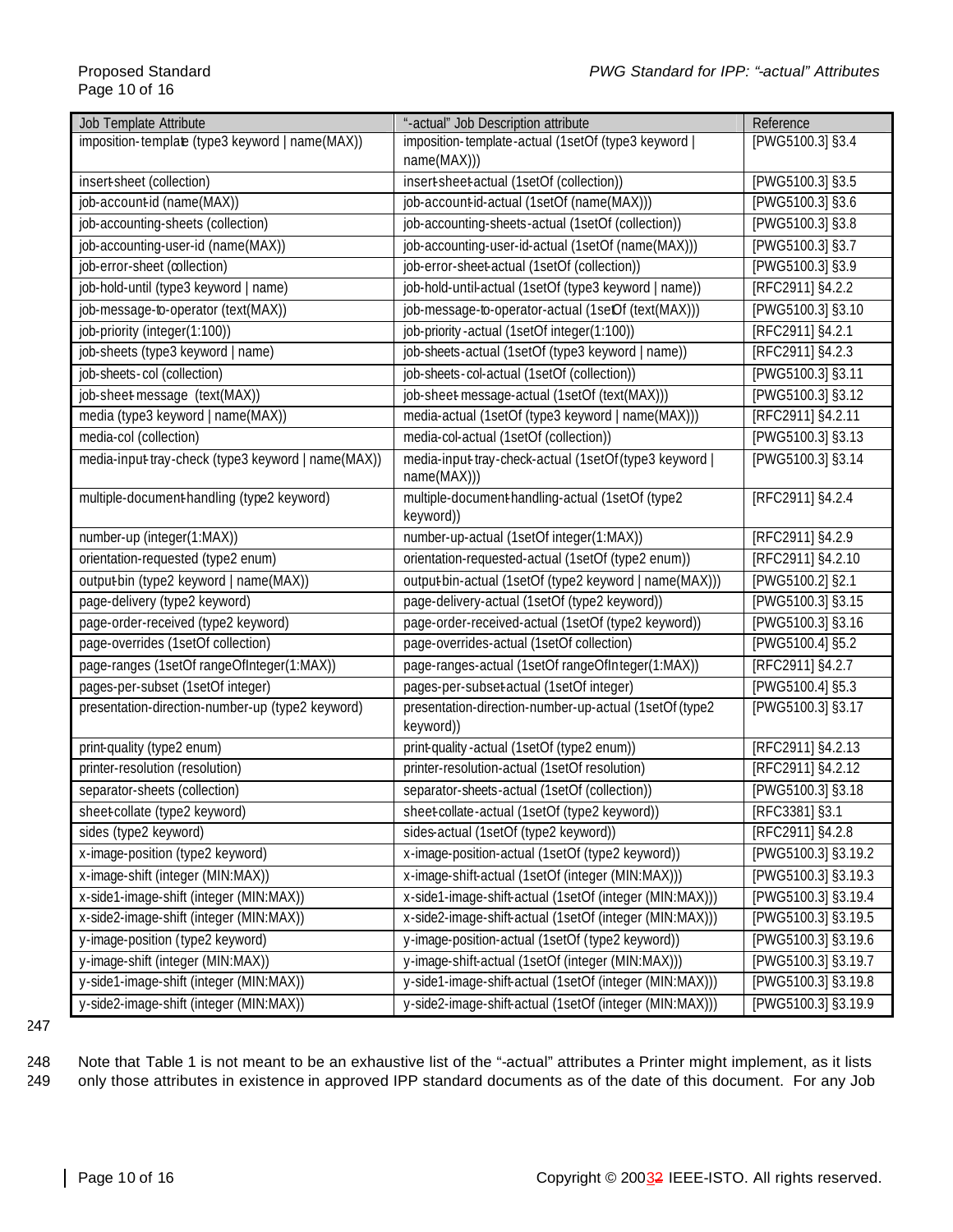Template attributes created by past, present, or future IPP standard documents, this specification states that a corresponding "-actual" Job Description attribute exists and can be implemented by a Printer or queried by a client.

## **3.1 Overall philosophy**

 These attributes are to be set on a "best effort" basis by the Printer. It cannot be expected that a Printer that can return a known value for some "-actual" attribute will never return the 'unknown' value for that attribute. Also, a Printer does not guarantee the accuracy of the value until the job/document has moved to a completion state (job-state/document-state is 'completed', 'canceled', or 'aborted').

 In the same vein, a client SHOULD be robust in its use of these attributes, being able to handle both when the attribute is unknown and when the attribute changes value, including changing to a value different than that specified by the client. For example, the client might query for job attributes and present the status string "Printed page 2 of 4, Copy 3" since the "copies-actual" attribute was returned as 'unknown'. Then, the very next query it makes might have an updated "copies -actual" value, since the Printer had just determined the value, so the next status string presented might be "Printed page 3 of 4, Copy 3 of 6".

## **3.2 Relationship between "-actual" attributes and Job Template attributes**

 A very important point about the new "-actual" attributes is that support for them is not in any way tied to the support for the corresponding Job Template attributes. For example, a Printer that does not support the "copies" Job Template attribute SHOULD support the "copies-actual" Job Description attribute if the Printer knows how many copies printed for a job.

 Similarly, whether or not a value for a Job Template attribute was included in the Job Creation operation, the Printer SHOULD return the corresponding "-actual" attribute if the value is known.

### **3.3 Timeline of values**

 As with all Job Description attributes, if the value of a supported "-actual" attribute is not yet known for a job, it MUST be returned with the out-of-band 'unknown' value in any query.

 The value of an "-actual" attribute can change during the processing of a Job. The most obvious possible change is from 'unknown' to an actual value, but other possibilities exist as well. For example, a Printer might be planning on printing 5 copies of a job, but due to some error or to the job being canceled, the job might only print 3 copies. In this case, the "copies-actual" value would start at 5, then change to 3 at the point the Printer determines the final copy count will be 3.

278 A printer that supports a Job Template attribute in such a way that the value of the attribute overrides any instructions in the PDL SHOULD populate the corresponding "-actual" attribute at the time at which it reads the Job Template attribute. On the other hand, for an attribute where the PDL might override the value provided for the Job Template attribute, the Printer SHOULD wait until the PDL has been sufficiently processed to determine the true value of the "-actual" attribute before populating it. In any case, a Printer MUST NOT return a value that it does not believe is the correct value; that is, eve n though the Printer can change the value later, it should never "guess" at the value.

### **3.4 Implementation of multiple values**

 As discussed above, all "-actual" attributes are multi-valued. If a certain attribute has more than one value for a Job, such as a job that prints partly simplex and partly duplex, the Printer SHOULD include all values, in the order they were used. For a given attribute, a printer MUST return a value that is a "true" set, with no duplicates.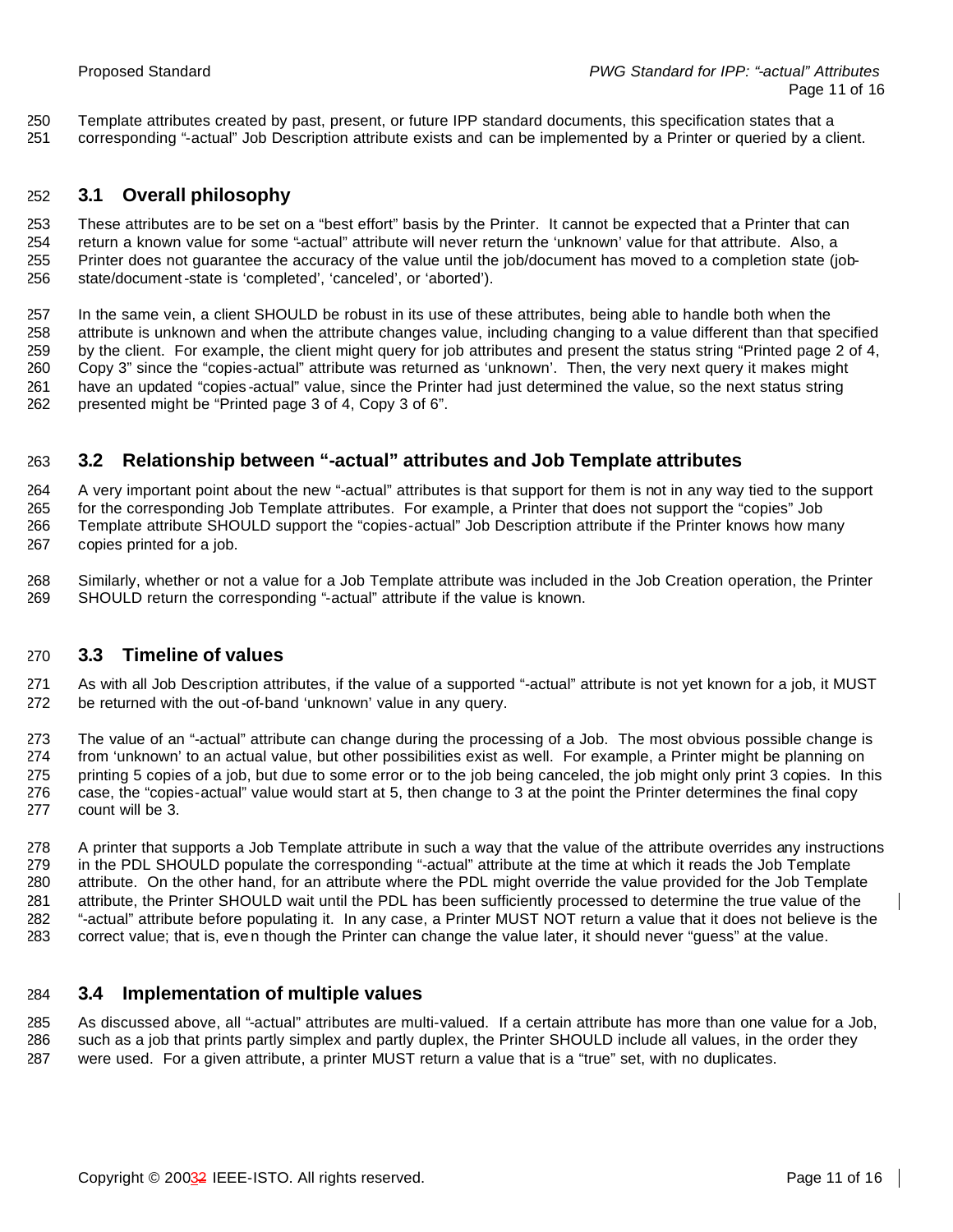Page 12 of 16

 To obtain more fine-grained information, the "page-overrides-actual" and "document-overrides -actual" attributes can be used. For example, the "page-overrides-actual" attribute could be used to report that a job printed page 1 in simplex and the rest of the job in duplex. For more information on the format of these two attributes, see [PWG5100.4].

## **3.5 Existing attributes that are similar to "-actual" attributes**

 There are three existing attributes in IPP that function in a similar way to the new "-actual" attributes: the "job-k- octets", "job-impressions", and "job-media-sheets" attributes. These attributes can be specified as operation attributes of a Job Creation operation, and are also available as Job Description attributes. When queried, the Printer can return the value that was specified in the creation operation, or can return a different value that it has determined to be more accurate. For more information on these attributes, see [RFC2911], §4.3.17 and §3.2.1.1.

## **4 New attribute group name**

 To accommodate the ability of a client to query the "-actual" attributes, a new attribute group name is defined for use with the Get-Job-Attributes and Get-Jobs operations. In addition to the existing attribute groups defined in [RFC2911] §3.3.4, the following attribute group name is now defined:

- 302 'job-actual': the subset of the "-actual" Job Description attributes specified in this document that the implementation supports for Job objects.
- To conform to this specification, a Printer MUST support the 'job-actual' keyword.

## **5 Conformance Requirements**

To conform to this specification, a Printer or client MUST comply with the descriptions in sections 3 and 4 above.

 To conform to this specification, a printer SHOULD support an "-actual" attribute if it knows the value through any means, such as through the value of the corresponding Job Template attribute, through the value specified on an IPP "Set" operation [RFC3380], through the PDL, or through some means external to IPP or the PDL.

 Although a number of optional extensions to IPP are referred to in this document, support for those extensions is not required in order to support the "-actual" attributes extension defined in this specification. For example, although this specification defines new Job Description attributes to go along with the Job Template attributes defined in the "Production Printing Attributes – Set 1" optional extension to IPP [PWG5100.3], a Printer or client could implement or

use "-actual" attributes without implementing the Job Template attributes defined in [PWG5100.3].

## **6 Security Considerations**

This specification will have no impact on the security burden of or potential threats to the importing system.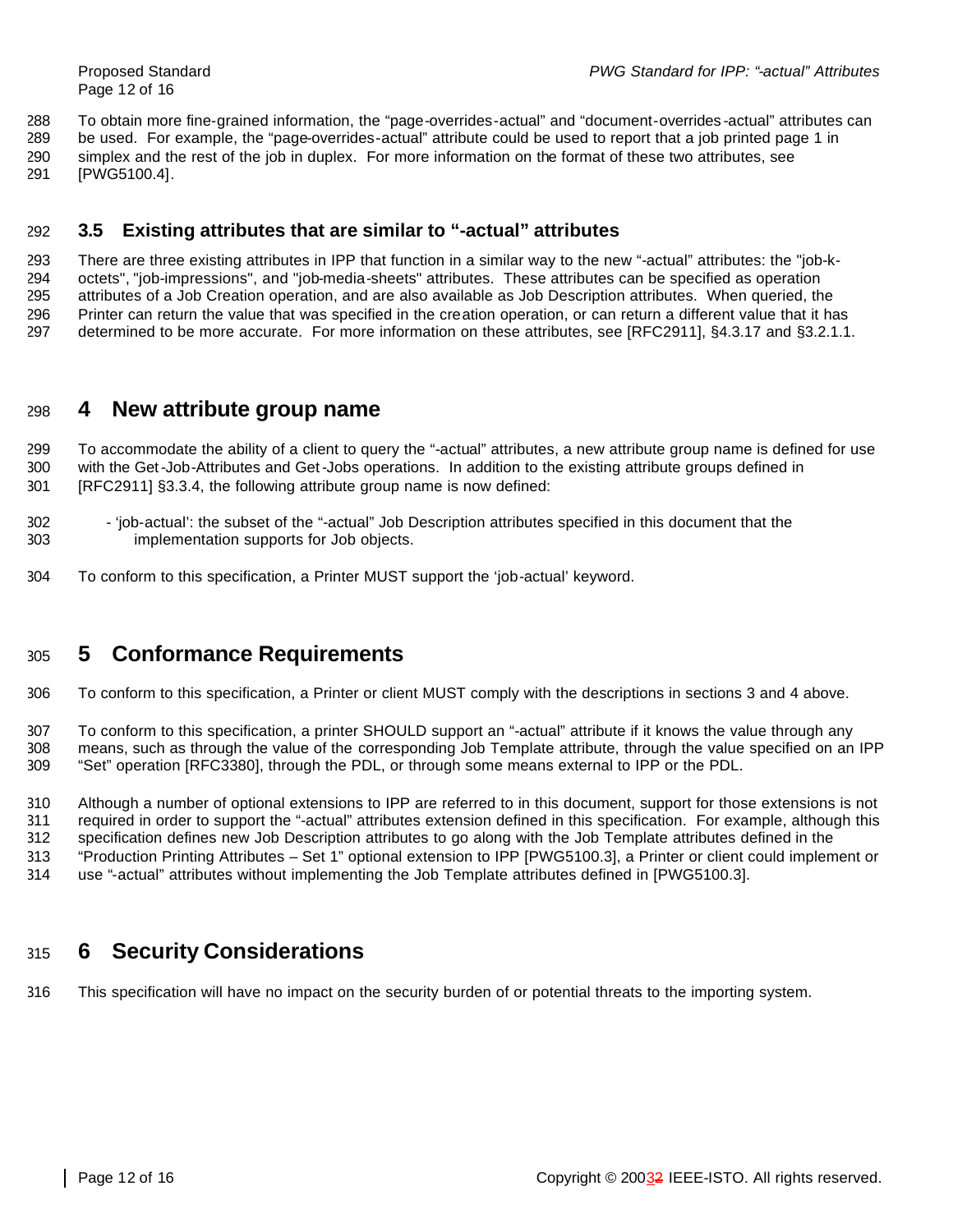## **7 References**

## **7.1 Normative References**

- [PWG5100.1]
- Hastings, T., and D. Fullman, "Internet Printing Protocol (IPP): "finishings" attribute value extension", IEEE-ISTO 5100.1-2001, February 5, 2001, ftp://ftp.pwg.org/pub/pwg/standards/pwg5100.1.pdf.
- [PWG5100.2]
- Hastings, T., and R. Bergman, "Internet Printing Protocol (IPP): output-bin attribute extension", IEEE-ISTO 5100.2-2001, February 7, 2001, ftp://ftp.pwg.org/pub/pwg/standards/pwg5100.2.pdf.
- [PWG5100.3]
- Ocke, K., and T. Hastings, "Internet Printing Protocol (IPP): Production Printing Attributes Set 1", IEEE-ISTO 5100.3-2001, February 12, 2001, ftp://ftp.pwg.org/pub/pwg/standards/pwg5100.3.pdf.

#### [PWG5100.4]

 Herriot, R., and K. Ocke, "Internet Printing Protocol (IPP): Override Attributes for Documents and Pages", IEEE-ISTO 5100.4-2001, February 7, 2001, ftp://ftp.pwg.org/pub/pwg/standards/pwg5100.4.pdf.

#### **IRFC21191**

S. Bradner, "Key words for use in RFCs to Indicate Requirement Levels", RFC 2119, March 1997.

#### 333 [RFC2565]

334 Herriot, R., Butler, S., Moore, P. and R. Turner, "Internet Printing Protocol/1.0: Encoding and Transport", RFC 2565, April 1999.

#### **IRFC25661**

337 deBry, R., Hastings, T., Herriot, R., Isaacson, S. and P. Powell, "Internet Printing Protocol/1.0: Model and Semantics", RFC 2566, April 1999.

#### [RFC2910]

340 Herriot, R., Butler, S., Moore, P., Turner, R. and J. Wenn, "Internet Printing Protocol/1.1: Encoding and Transport", RFC 2910, September 2000.

#### [RFC2911]

 Hastings, T., Herriot, R., deBry, R., Isaacson, S. and P. Powell, "Internet Printing Protocol/1.1: Model and Semantics", RFC 2911, September 2000.

#### [RFC3380]

 Hastings, T., Herriot, R., Kugler, C. and H. Lewis, "Internet Printing Protocol (IPP): Job and Printer Set Operations", RFC 3380, September 2002.

#### 348 [RFC3381]

 Hastings, T., Lewis, H., and R. Bergman, "Internet Printing Protocol (IPP): Job Progress Attributes", RFC 3381, September 2002.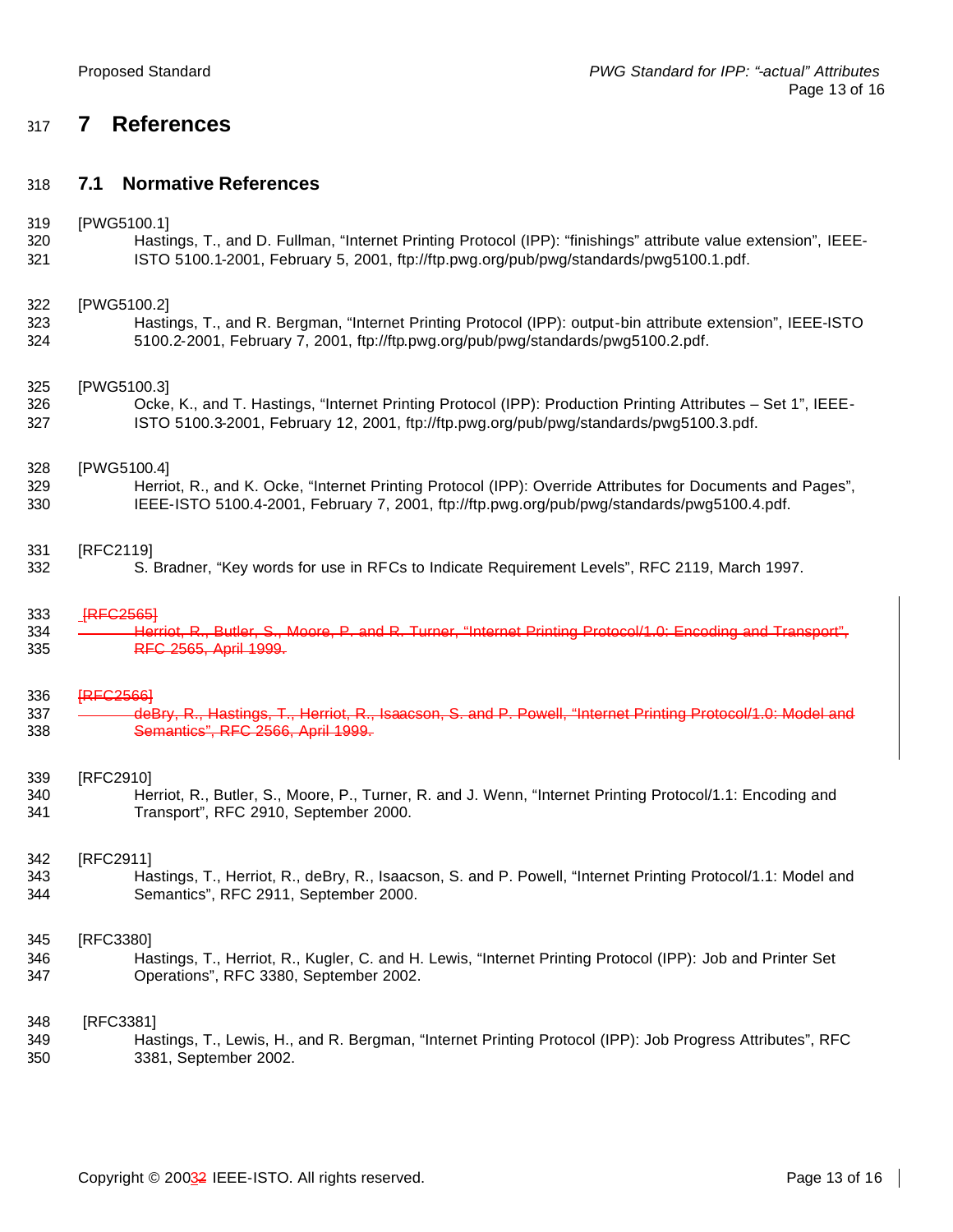## **7.2 Informative References**

352 | **IRFC25651** 

353 | **Herriot, R., Butler, S., Moore, P. and R. Turner, "Internet Printing Protocol/1.0: Encoding and Transport",** RFC 2565, April 1999.

[RFC2566]

 deBry, R., Hastings, T., Herriot, R., Isaacson, S. and P. Powell, "Internet Printing Protocol/1.0: Model and Semantics", RFC 2566, April 1999.

## **8 IANA Considerations**

 This section contains the registration information for IANA to add to the various IPP Registries according to the procedures defined in [RFC2911] section 6 to cover the definitions in this document. The resulting registrations will be published in the http://www.iana.org/assignments/ipp-registrations registry.

## **8.1 Attribute Registrations**

 The following table lists all the attributes defined in this document. These are to be registered according to the procedures in [RFC2911] section 6.2.

```
365 Job Description attributes:
366 copies-actual (1setOf integer(1:MAX))
367 cover-back-actual (1setOf (collection))
368 cover-front-actual (1setOf (collection))
369 document-overrides-actual (1setOf collection)
370 finishings-actual (1setOf (type2 enum))
371 finishings-col-actual (1setOf (collection))
372 force-front-side-actual (1setOf (1setOf integer(1:MAX)))
373 imposition-template-actual (1setOf (type3 keyword | name(MAX)))
374 insert-sheet-actual (1setOf (collection))<br>375 iob-account-id-actual (1setOf (name(MAX))
      job-account-id-actual (1setOf (name(MAX)))
376 job-accounting-sheets-actual (1setOf (collection))
377 job-accounting-user-id-actual (1setOf (name(MAX)))
378 job-error-sheet-actual (1setOf (collection))
379 job-hold-until-actual (1setOf (type3 keyword | name))
380 job-message-to-operator-actual (1setOf (text(MAX)))
381 job-priority-actual (1setOf integer(1:100))
382 job-sheets-actual (1setOf (type3 keyword | name))
383 job-sheets-col-actual (1setOf (collection))
384 job-sheet-message-actual (1setOf (text(MAX)))
385 media-actual (1setOf (type3 keyword | name(MAX)))
386 media-col-actual (1setOf (collection))
387 media-input-tray-check-actual (1setOf (type3 keyword | name(MAX)))
388 multiple-document-handling-actual (1setOf (type2 keyword))<br>389 number-up-actual (1setOf integer(1:MAX))
     number-up-actual (1setOf integer(1:MAX))
390 orientation-requested-actual (1setOf (type2 enum))
391 output-bin-actual (1setOf (type2 keyword | name(MAX)))<br>392 page-deliverv-actual (1setOf (type2 keyword))
     392 page-delivery-actual (1setOf (type2 keyword))
393 page-order-received-actual (1setOf (type2 keyword))
394 page-overrides-actual (1setOf collection)
395 page-ranges-actual (1setOf rangeOfInteger(1:MAX))
```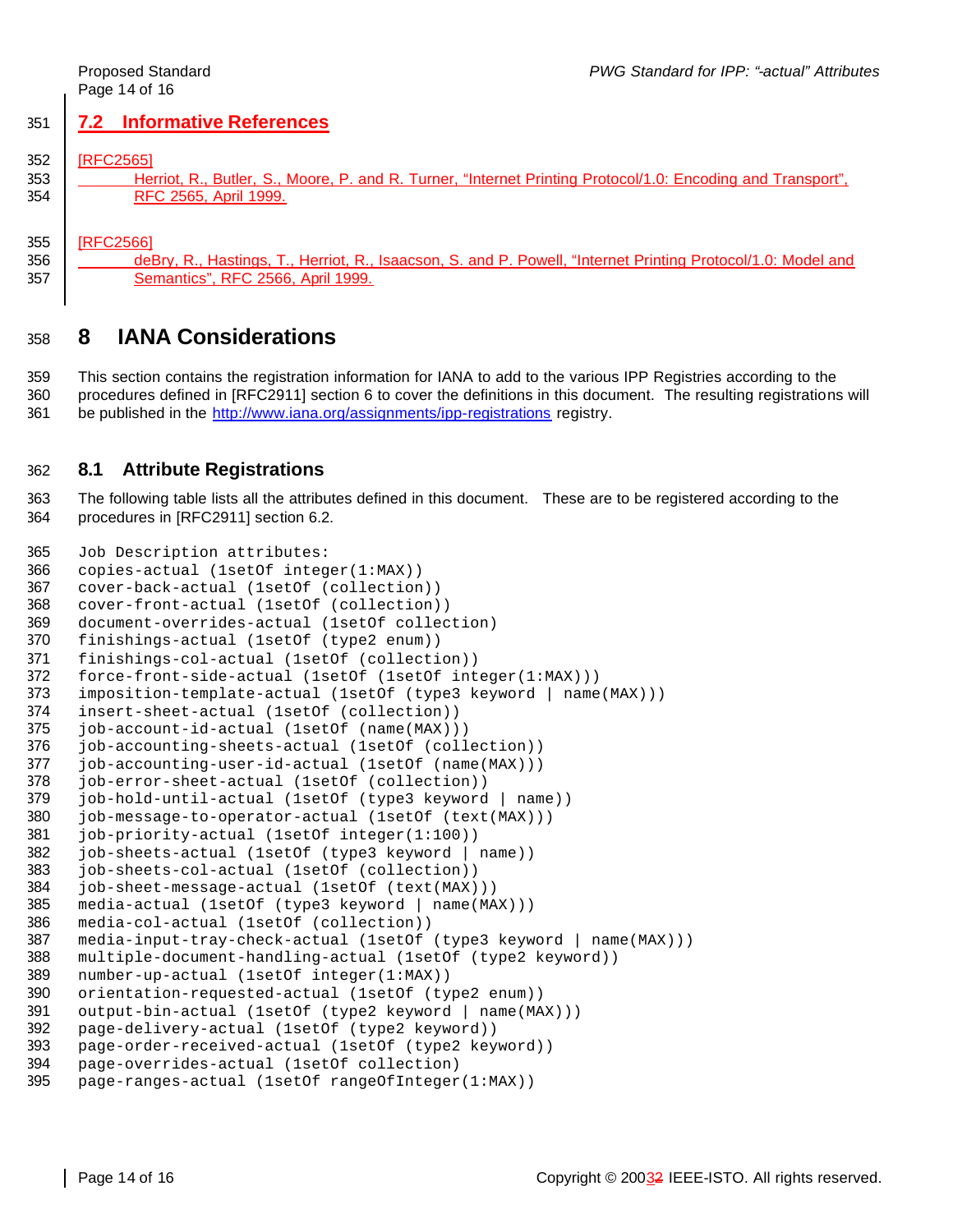pages-per-subset-actual (1setOf integer) presentation-direction-number-up-actual (1setOf (type2 keyword)) print-quality-actual (1setOf (type2 enum)) printer-resolution-actual (1setOf resolution) separator-sheets-actual (1setOf (collection)) sheet-collate-actual (1setOf (type2 keyword)) sides-actual (1setOf (type2 keyword)) x-image-position-actual (1setOf (type2 keyword)) x-image-shift-actual (1setOf (integer (MIN:MAX))) x-side1-image-shift-actual (1setOf (integer (MIN:MAX))) x-side2-image-shift-actual (1setOf (integer (MIN:MAX))) y-image-position-actual (1setOf (type2 keyword)) y-image-shift-actual (1setOf (integer (MIN:MAX))) y-side1-image-shift-actual (1setOf (integer (MIN:MAX))) y-side2-image-shift-actual (1setOf (integer (MIN:MAX)))

## **8.2 Attribute Group name Registrations**

 The following table lists the one new attribute group names defined in this document. This is to be registered according to the procedures in [RFC2911] section 6.2.

Attribute Group name:

job-actual

## **9 Author's Address**

- Dennis Carney
- IBM Printing Systems
- 6300 Diagonal Highway
- Boulder, CO 80301
- Phone: 303 924 0565
- Fax: 303 924 7434
- e-mail: dcarney@us.ibm.com
- Harry Lewis IBM Printing Systems
- 6300 Diagonal Highway
- Boulder, CO 80301
- Phone: 303 924 5337
- Fax: 303 924 7434
- e-mail: harryl@us.ibm.com
- Additional contributors: David Hall, HP Tom Hastings, Xerox Ira McDonald, High North
- Gail Songer, Peerless
- Peter Zehler, Xerox

## **10 Appendix A: Change Log (informative)**

Version 0.4, 31 January 2003, as a result of a last call running from 09 January 2003 to 31 January 2003: